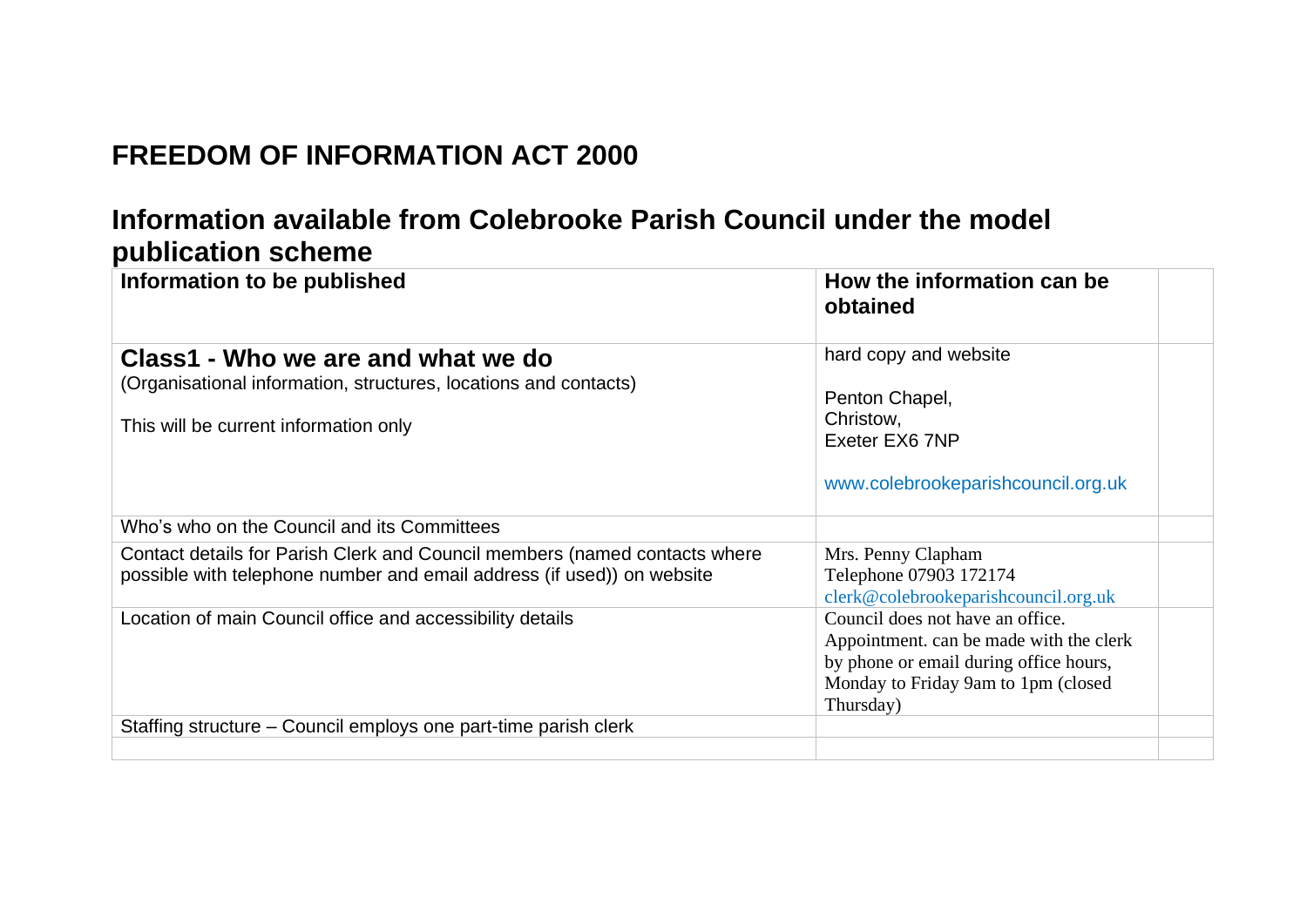| Class 2 – What we spend and how we spend it<br>Financial information relating to projected and actual income and expenditure,<br>procurement, contracts and financial audit | Hard copy and website |  |
|-----------------------------------------------------------------------------------------------------------------------------------------------------------------------------|-----------------------|--|
| Current and previous financial year as a minimum                                                                                                                            |                       |  |
| Annual return form and report by auditor                                                                                                                                    |                       |  |
| <b>Finalised budget</b>                                                                                                                                                     |                       |  |
| Precept                                                                                                                                                                     |                       |  |
|                                                                                                                                                                             |                       |  |
| <b>Financial Standing Orders and Regulations</b>                                                                                                                            |                       |  |
| Grants given and received                                                                                                                                                   |                       |  |
| List of current contracts awarded and value of contract                                                                                                                     |                       |  |
|                                                                                                                                                                             |                       |  |
|                                                                                                                                                                             |                       |  |
| Class 3 – What our priorities are and how we are doing                                                                                                                      |                       |  |
| Strategies and plans, performance indicators, audits, inspections and reviews                                                                                               |                       |  |
| Parish Plan                                                                                                                                                                 |                       |  |
| Annual Report to Parish or Community Meeting, current and previous year as a<br>minimum                                                                                     |                       |  |
|                                                                                                                                                                             |                       |  |
|                                                                                                                                                                             |                       |  |
|                                                                                                                                                                             |                       |  |
| Class 4 – How we make decisions<br>Decision making processes and records of decisions                                                                                       |                       |  |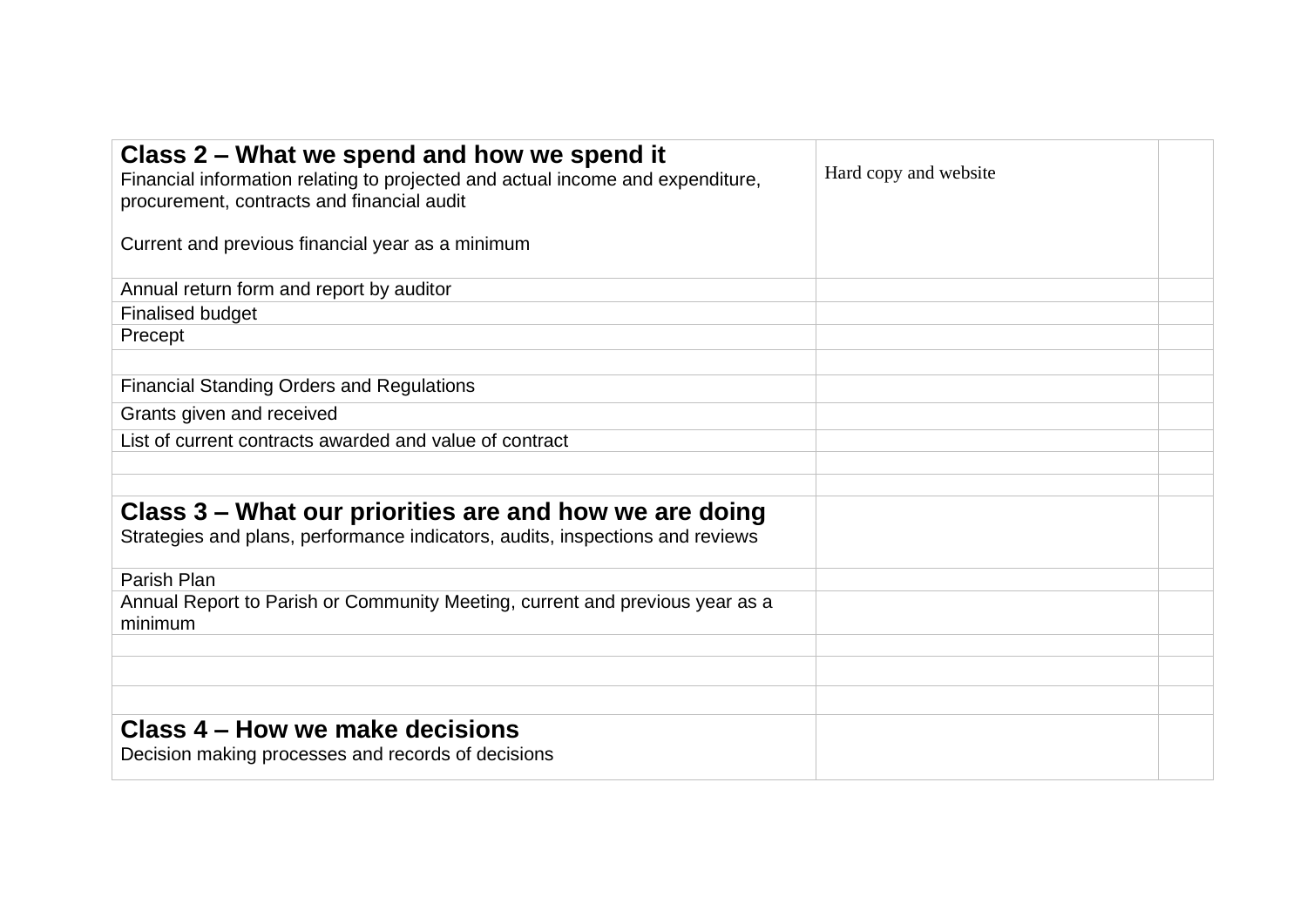| Current and previous council year as a minimum                                                                            |                                                                                                 |  |
|---------------------------------------------------------------------------------------------------------------------------|-------------------------------------------------------------------------------------------------|--|
| Timetable of meetings Council, any committee, sub-committee meetings and<br>Parish meetings                               |                                                                                                 |  |
| Agendas of meetings                                                                                                       | Parish notice boards (Current Agenda<br>3 clear days before a meeting.)<br>Hard copy<br>Website |  |
| Minutes of meetings. Note this will exclude information that is properly regarded as private to<br>the meeting.           |                                                                                                 |  |
| Reports presented to meetings. Note this will exclude information that is properly regarded<br>as private to the meeting. |                                                                                                 |  |
| Responses to consultation papers                                                                                          |                                                                                                 |  |
| Responses to planning applications                                                                                        |                                                                                                 |  |
|                                                                                                                           |                                                                                                 |  |
|                                                                                                                           |                                                                                                 |  |
| Class 5 – Our policies and procedures                                                                                     |                                                                                                 |  |
| Current written protocols, policies and procedures for delivering our services and<br>responsibilities                    |                                                                                                 |  |
| Current information only                                                                                                  |                                                                                                 |  |
| Policies and procedures for the conduct of council business:                                                              |                                                                                                 |  |
| Procedural standing orders                                                                                                |                                                                                                 |  |
| Delegated authority in respect of officers                                                                                |                                                                                                 |  |
| Code of Conduct                                                                                                           |                                                                                                 |  |
| <b>Policy Statements</b>                                                                                                  |                                                                                                 |  |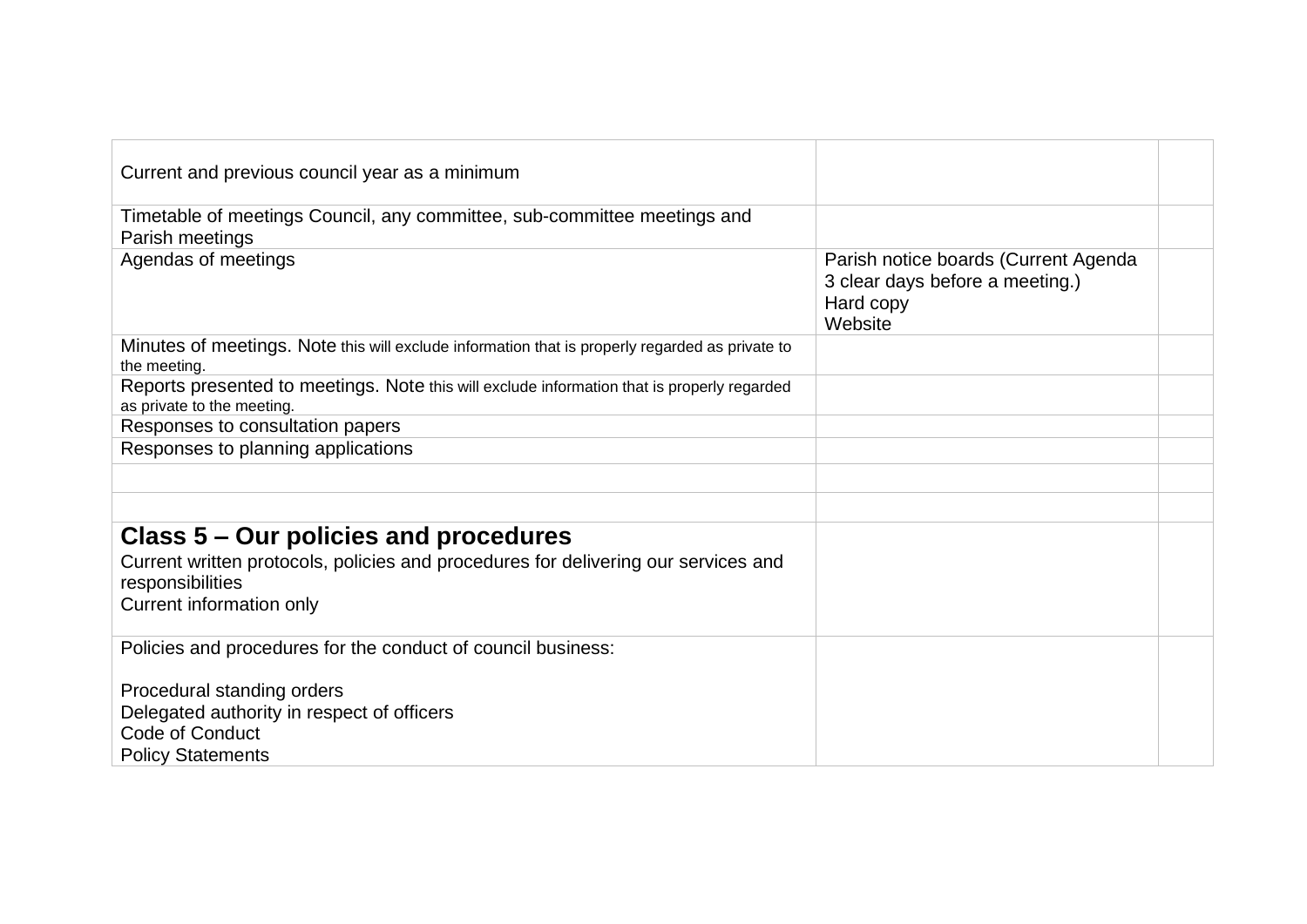| Policies and procedures for the provision of services and about the employment of<br>staff:                                                                                      |                                    |  |  |
|----------------------------------------------------------------------------------------------------------------------------------------------------------------------------------|------------------------------------|--|--|
| Policies and procedures for handling requests for information<br>Complaints procedures including those covering requests for information and<br>operating the publication scheme |                                    |  |  |
| <b>Class 6 – Lists and Registers</b>                                                                                                                                             |                                    |  |  |
| Currently maintained lists and registers only                                                                                                                                    |                                    |  |  |
| <b>Assets Register</b>                                                                                                                                                           |                                    |  |  |
|                                                                                                                                                                                  |                                    |  |  |
| Register of members' interests                                                                                                                                                   | Held by Mid Devon District Council |  |  |
| Register of gifts and hospitality                                                                                                                                                | Held by Mid Devon District Council |  |  |
|                                                                                                                                                                                  |                                    |  |  |
|                                                                                                                                                                                  |                                    |  |  |
|                                                                                                                                                                                  |                                    |  |  |
|                                                                                                                                                                                  |                                    |  |  |
|                                                                                                                                                                                  |                                    |  |  |
|                                                                                                                                                                                  |                                    |  |  |
|                                                                                                                                                                                  |                                    |  |  |